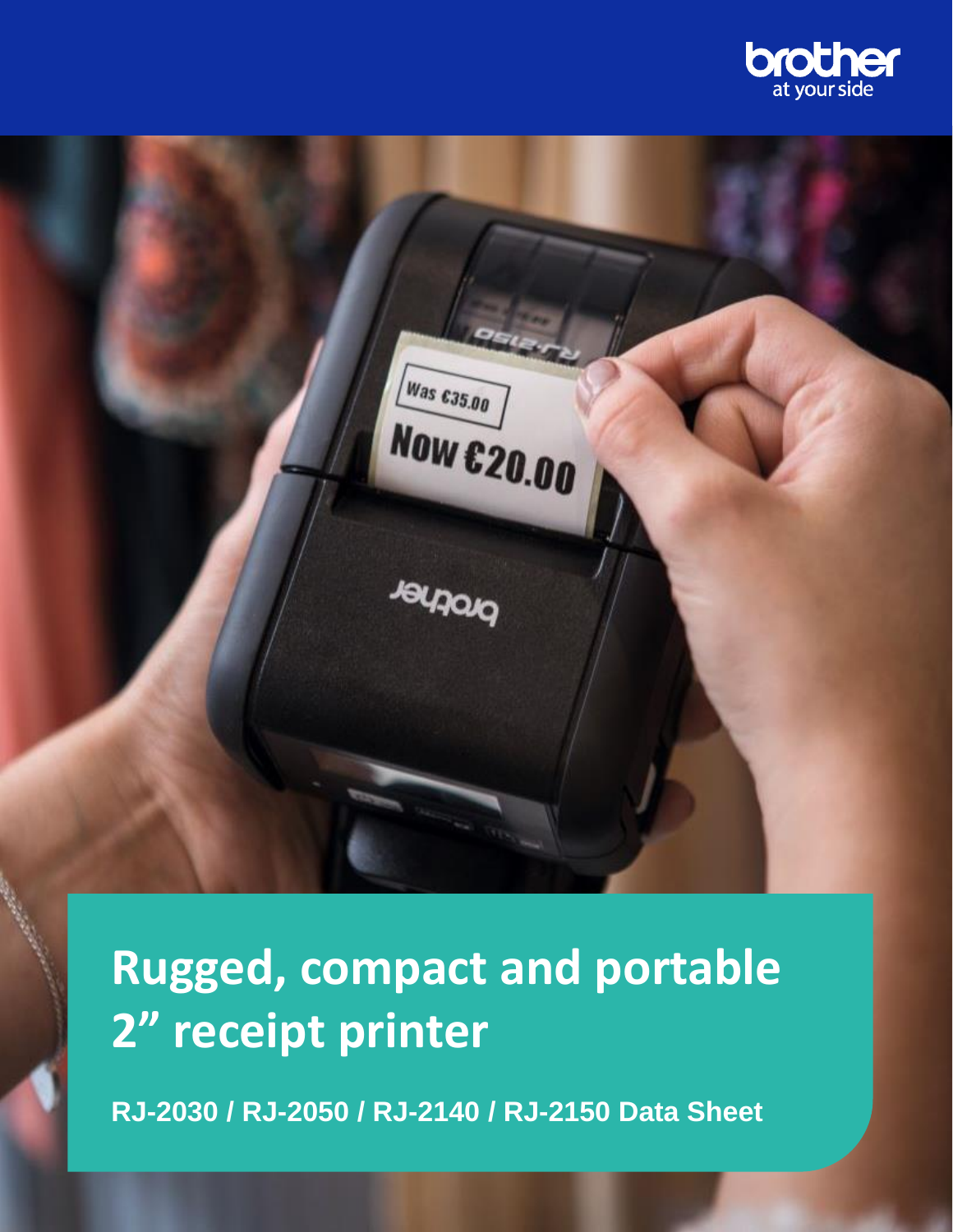

# **2" portable receipt and label printer**

With its advanced connectivity options, RJ-2 printers are the ideal mobile printer for printing labels, receipts, tickets and other documentation.

The RJ mobile printer integrates into your existing system thanks to Wi-Fi, Bluetooth and USB connectivity.

## **Key features:**

- **Durable with IP54 rating and drop tested up to 2.5m**
- **Compatible with a wide range of devices and operating systems, including iOS and Android**
- **Easy to use with mono LCD and three flat membrane keys**
- **Simple integration into existing applications with free Software Development Kits (SDKs)**
- **Customisable with power options including rechargeable batteries, AC adaptor, vehicle power kits and linkable battery chargers**

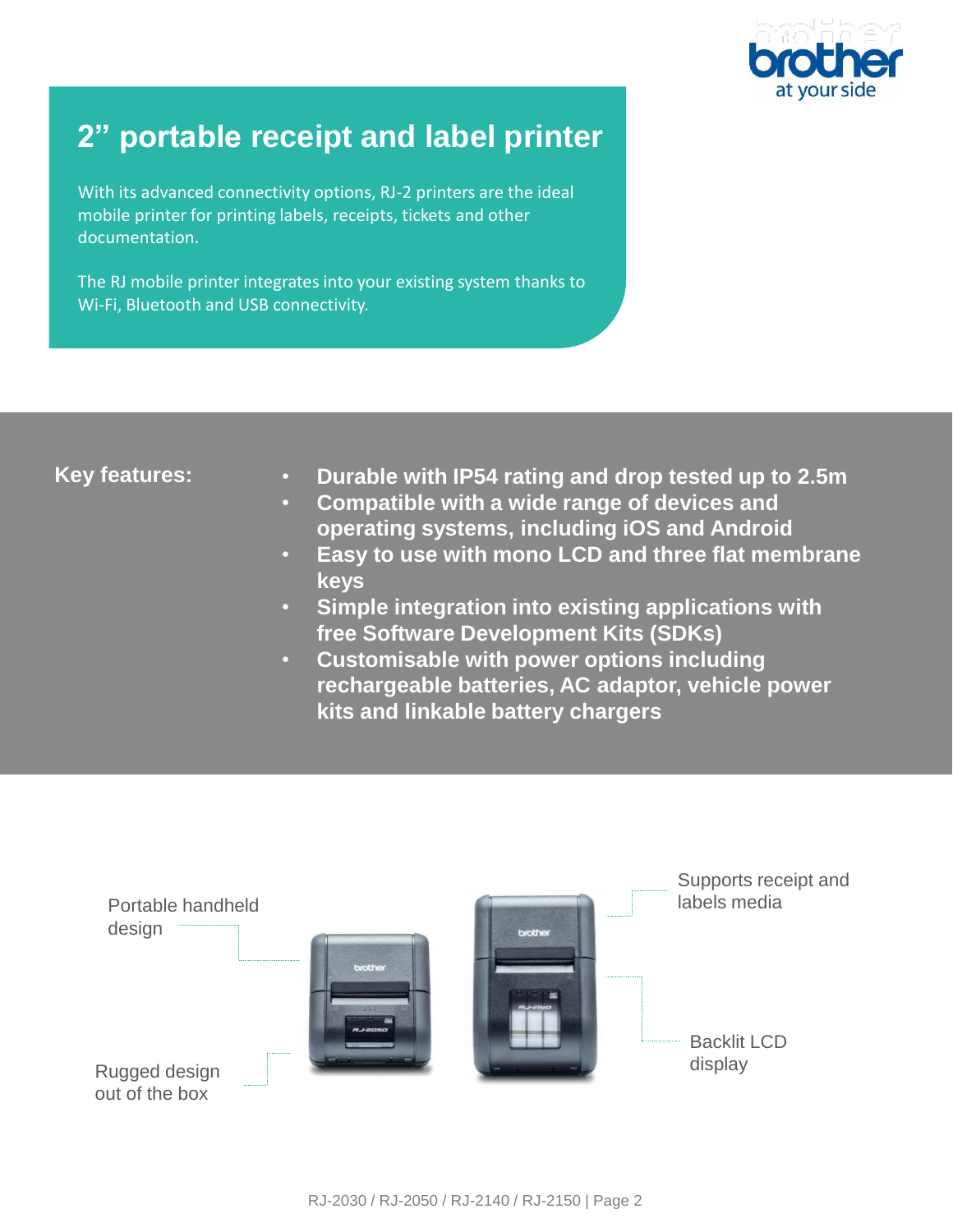

### **General**

| <b>Carton contents</b> | <b>Belt Clip</b><br>Li-ion battery<br>Documentation |
|------------------------|-----------------------------------------------------|
| Language support       | English, French, Dutch, German, Italian,<br>Spanish |

# **Dimensions and weights**

|                       | RJ-2030 / RJ-2050:                         |  |
|-----------------------|--------------------------------------------|--|
|                       | $122(w)$ x 100(d) x 57(h)   465q           |  |
| <b>Without carton</b> |                                            |  |
|                       | RJ-2140 / RJ-2150:                         |  |
|                       | $151(w) \times 100(d) \times 73(h)$   545g |  |

## **Built in features**

| <b>Printing Method</b>      | <b>Direct Thermal</b>                                                                                                                                                                                                                                                                                                                                                                                                                                  |
|-----------------------------|--------------------------------------------------------------------------------------------------------------------------------------------------------------------------------------------------------------------------------------------------------------------------------------------------------------------------------------------------------------------------------------------------------------------------------------------------------|
| <b>Print Resolution</b>     | 203dpi                                                                                                                                                                                                                                                                                                                                                                                                                                                 |
| <b>Print Speed</b>          | Maximum 6ips (152mm/sec)<br>(Under Brother standard environment)                                                                                                                                                                                                                                                                                                                                                                                       |
| <b>Maximum Print Width</b>  | 54mm<br>RJ-2140 / RJ-2150: 51mm (labels)                                                                                                                                                                                                                                                                                                                                                                                                               |
| Minimum print length        | 12.7mm                                                                                                                                                                                                                                                                                                                                                                                                                                                 |
| <b>Maximum print length</b> | 1 <sub>m</sub>                                                                                                                                                                                                                                                                                                                                                                                                                                         |
| LCD                         | Backlit monochrome LCD                                                                                                                                                                                                                                                                                                                                                                                                                                 |
| <b>Interfaces</b>           | RJ-2030 / RJ-2050 / RJ-2150:<br>USB Ver.2.0 (Full Speed) (Type B)<br>Bluetooth Version.2.1                                                                                                                                                                                                                                                                                                                                                             |
|                             | RJ-2050 / RJ-2140 / RJ-2150:<br>Wireless LAN 802.11 b/g/n supporting<br>(supporting AirPrint® from iOS® devices)                                                                                                                                                                                                                                                                                                                                       |
| <b>Bluetooth Profile</b>    | RJ-2030:<br>Classic; SPP, OPP, BIP, HCRP                                                                                                                                                                                                                                                                                                                                                                                                               |
|                             | RJ-2050 / RJ-2150:<br>Classic; SPP, OPP, BIP, HCRP, iAP<br>supported                                                                                                                                                                                                                                                                                                                                                                                   |
| <b>WLAN Security</b>        | RJ-2050 / RJ-2140 / RJ-2150:<br>Authentic method (encryption scheme)<br><b>AdHoc mode</b><br>-Open system(None/WEP)<br>Authentic method (encryption scheme)<br>Infrastructure mode<br>-Open system(None/WEP64/WEP128)<br>-Common key authentication (WEP)<br>WPA/WPA2-PSK (TKIP+AES)<br>· LEAP (CKIP)<br>· EAP-FAST (TKIP/AES)<br>· PEAP (TKIP/AES)<br>· EAP-TLS (TKIP/AES)<br>· EAP-TTLS (TKIP/AES)<br><b>Wireless direct mode</b><br>-WPA2-PSK (AES) |

| <b>Operating system</b><br>support | Microsoft <sup>®</sup> Windows Vista <sup>®</sup> / Windows <sup>®</sup> 7 /<br>Windows <sup>®</sup> 8 / Windows <sup>®</sup> 8.1 / Windows <sup>®</sup> 10<br>Microsoft <sup>®</sup> Windows Server <sup>®</sup> 2008 / 2008<br>R <sub>2</sub> / 2012 / 2012 R <sub>2</sub> / 2016 / 2019<br>Linux                                                                  |
|------------------------------------|----------------------------------------------------------------------------------------------------------------------------------------------------------------------------------------------------------------------------------------------------------------------------------------------------------------------------------------------------------------------|
| <b>Mobile OS Support</b>           | Android 4.0.3 or later<br>iOS® 6 or later<br>Requires 3 <sup>rd</sup> party app development using<br>Brother SDK, further information available<br>at www.brother.co.jp/eng/dev/                                                                                                                                                                                     |
| <b>Printer commands</b>            | <b>7PI II emulation</b><br><b>CPCL</b> emulation<br>ESC/P<br>P-touch Template<br>Raster                                                                                                                                                                                                                                                                              |
| <b>RAM</b>                         | 32MB                                                                                                                                                                                                                                                                                                                                                                 |
| Flash                              | 32MB (12MB available for template upload)                                                                                                                                                                                                                                                                                                                            |
| Internal fonts & sizes             | <esc commands="" p=""><br/>Bitmap fonts: Gothic, Letter Gothic Bold,<br/>Helsinki<br/>Font sizes: 16, 24, 32 dots<br/>Outline fonts: Gothic, Letter Gothic Bold,<br/>Helsinki<br/>Font sizes: 400 dots (maximum)<br/><p-touch commands="" template=""><br/>Outline fonts: Gothic, Letter Gothic Bold,<br/>Helsinki<br/>Font sizes: 400dots (maximum)</p-touch></esc> |

## **Environmental**

| <b>Drop protection</b>       | 2.5 metres                                            |
|------------------------------|-------------------------------------------------------|
| <b>Sealing</b>               | <b>IP54</b>                                           |
| <b>Operating temperature</b> | Operating: -10C to +50C / Charging: 0C to<br>$+40C$   |
| <b>Operating humidity</b>    | 10%-90% / Maximum web bulb: +27C (no<br>condensation) |
| Storage temperature          | $-20C$ to $+60C$                                      |
| Storage humidity             | 10% to 90% (+45C)                                     |